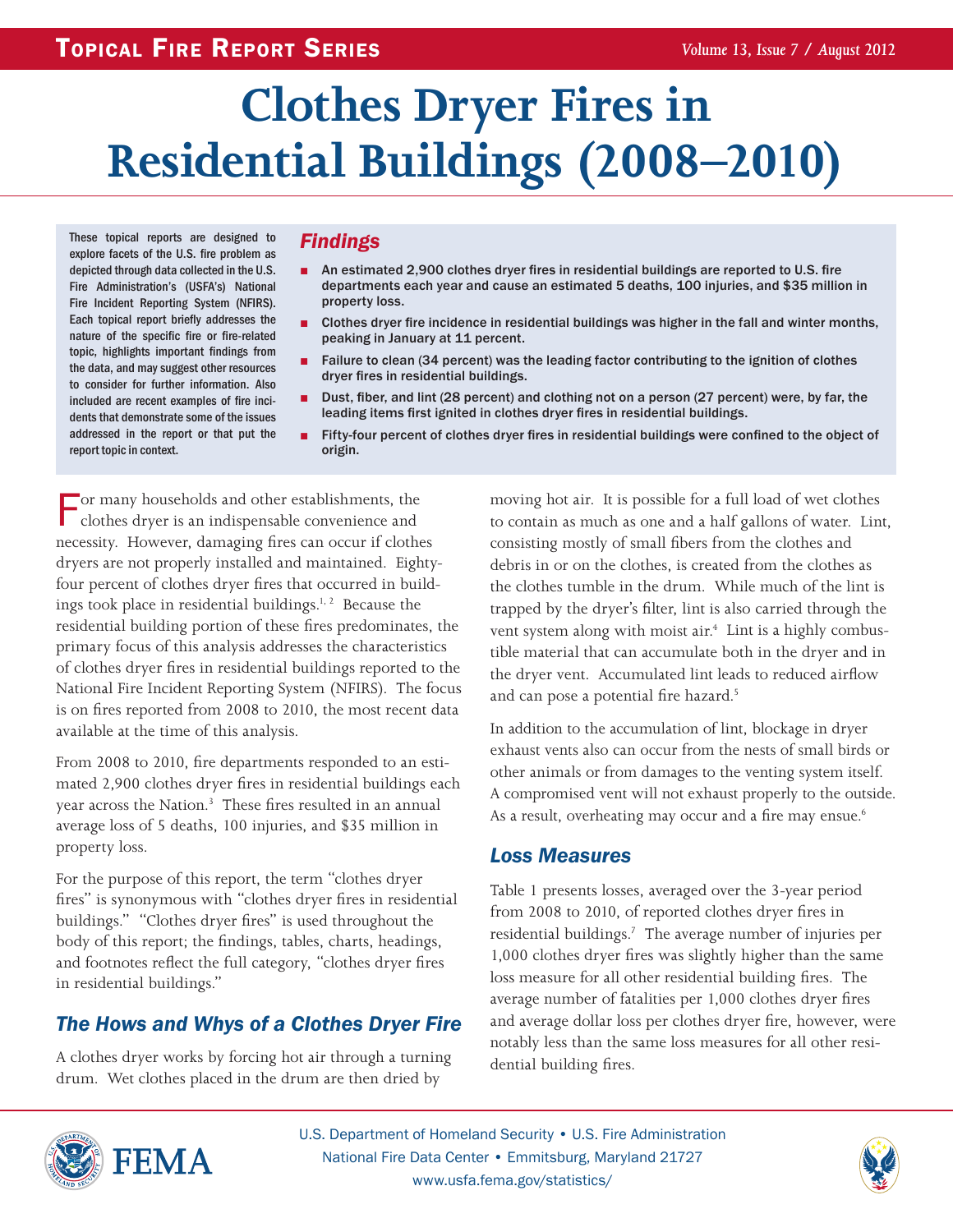## **Table 1. Loss Measures for Clothes Dryer Fires in Residential Buildings (3-year average, 2008–2010)**

| <b>Measure</b>         | <b>Clothes Dryer Fires in</b><br><b>Residential Buildings</b> | <b>Residential Building Fires</b><br>(Excluding Clothes Dryer Fires) |  |
|------------------------|---------------------------------------------------------------|----------------------------------------------------------------------|--|
| <b>Average Loss:</b>   |                                                               |                                                                      |  |
| Fatalities/1,000 fires | 1.8                                                           | 5.5                                                                  |  |
| Injuries/1,000 fires   | 30.5                                                          | 28.8                                                                 |  |
| Dollar loss/fire       | \$9,610                                                       | \$15,940                                                             |  |

Source: NFIRS 5.0.

Notes: 1) Average loss for fatalities and injuries is computed per 1,000 fires; average dollar loss is computed **per fire** and is rounded to the nearest \$10.<br>(a) When calculating the average dollar loss per fire for 2008

## *Where Clothes Dryer Fires in Residential Buildings Occur*

One- and two-family residences accounted for 77 percent of clothes dryer fires as shown in Table 2. Only 17 percent of clothes dryer fires occurred in multifamily dwellings,

and even fewer occurred in hotels and motels (3 percent). The remaining 3 percent of clothes dryer fires occurred in other residential buildings including boarding and rooming homes, sororities and fraternities, dormitories, barracks, and other residences.<sup>8</sup>

## **Table 2. Clothes Dryer Fires in Residential Buildings by Property Use (2008–2010)**

| <b>Property Use</b>          | <b>Clothes Dryer Fires in</b><br><b>Residential Buildings (Percent)</b> |
|------------------------------|-------------------------------------------------------------------------|
| One- or two-family dwellings | 77.1                                                                    |
| Multifamily dwellings        | 17.4                                                                    |
| Hotels and motels            | 3.0                                                                     |
| Other residential buildings  | 2.5                                                                     |
| Total                        | 100.0                                                                   |

Source: NFIRS 5.0.

In addition, as expected, clothes dryer fires most often started in laundry areas (83 percent) as shown in Table 3. The next leading areas of origin for clothes dryer fires were substructure areas such as crawl spaces and garages (each at 3 percent), kitchens (2 percent), and other service or equipment areas (1 percent).

## **Table 3. Leading Speciic Areas of Fire Origin in Clothes Dryer Fires in Residential Buildings (2008–2010)**

| <b>Areas of Fire Origin</b>      | <b>Percent</b><br>(Unknowns Apportioned) |
|----------------------------------|------------------------------------------|
| Laundry area                     | 82.6                                     |
| Substructure area or space       | 2.6                                      |
| Garage, carport                  | 2.5                                      |
| Cooking area, kitchen            | 2.0                                      |
| Other service or equipment areas | 1.4                                      |
| ___________                      |                                          |

Source: NFIRS 5.0.

## *When Clothes Dryer Fires in Residential Buildings Occur*

As shown in Figure 1, clothes dryer fires increased in frequency beginning in the early morning and occurred fairly regularly between the hours of 8 a.m. and midnight,

with a slight peak between 1 and 2 p.m. (7 percent).<sup>9</sup> Clothes dryer fires then declined reaching the lowest point between 3 and 6 a.m., when most people are expected to be sleeping.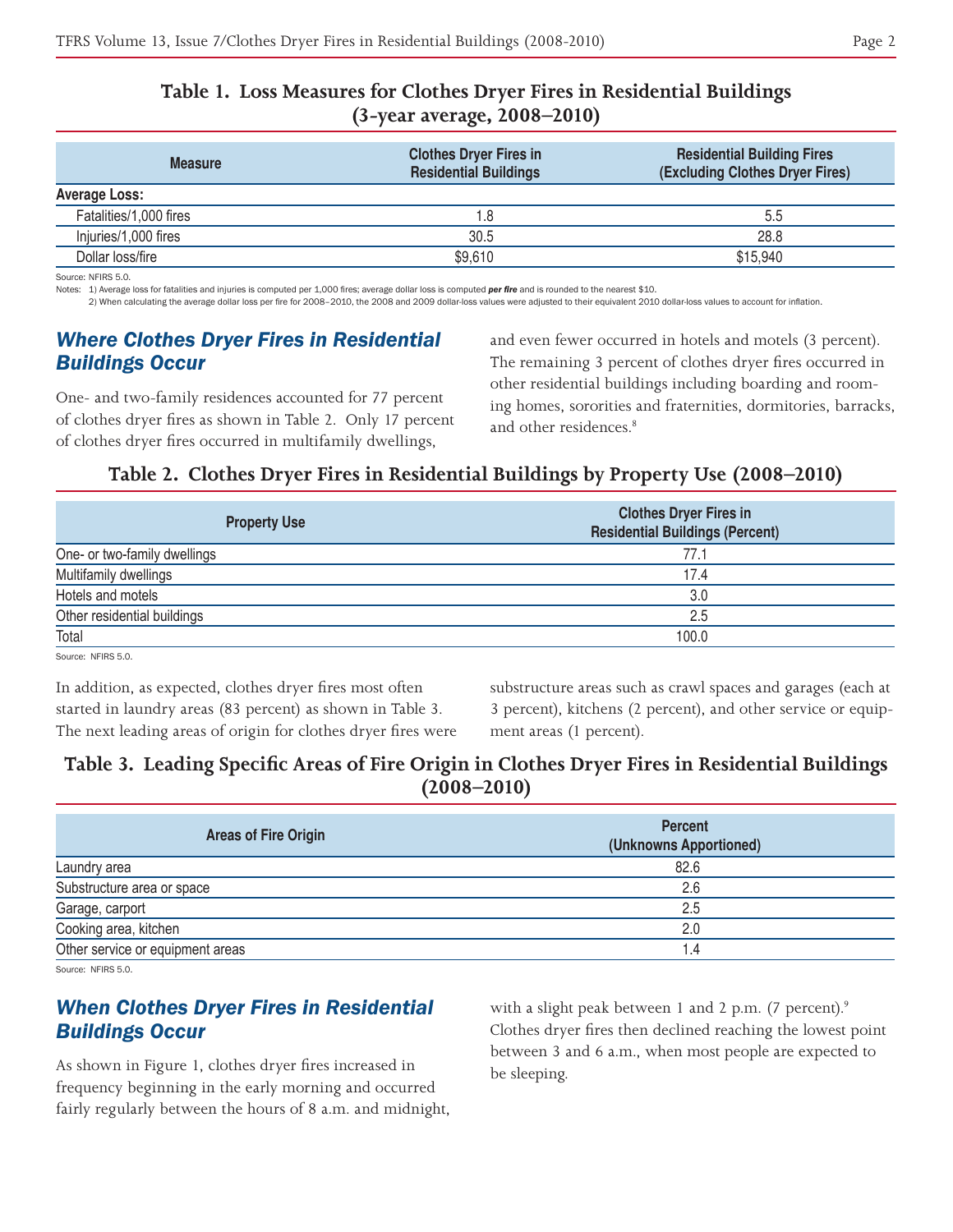



Figure 2 illustrates that clothes dryer fire incidence was higher in the fall and winter months, peaking at 11 percent in January. The increase in fires in the cooler months may be explained by the quantity and type of clothes worn in

these months. In addition, people are less likely to dry clothes outdoors during the cooler months than during the warmer months.



**Figure 2. Clothes Dryer Fires in Residential Buildings by Month (2008–2010)**

Source: NFIRS 5.0.

Note: Total does not add up to 100 percent due to rounding.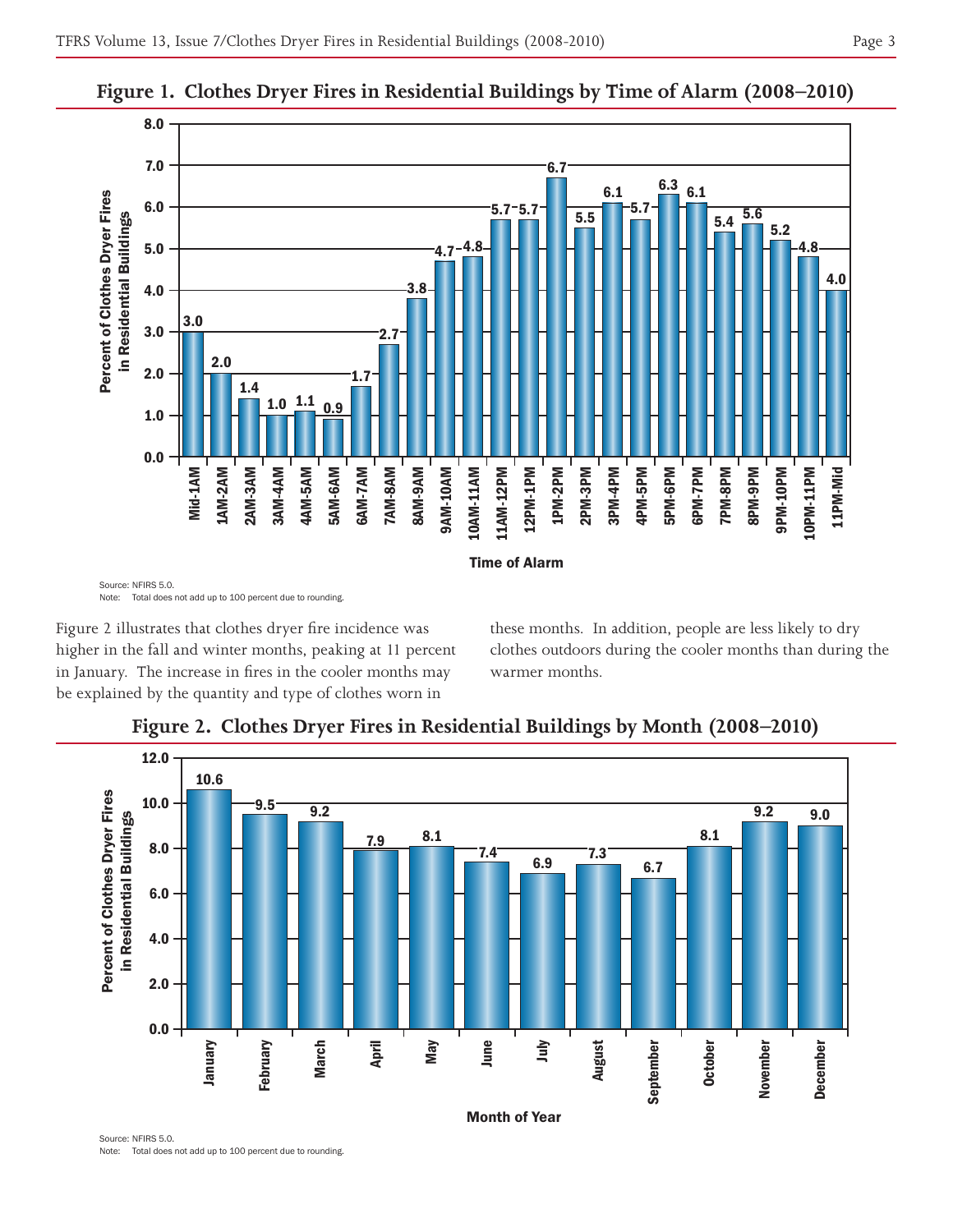## *Factors Contributing to Ignition in Clothes Dryer Fires in Residential Buildings*

Table 4 shows the categories of factors contributing to ignition in clothes dryer fires. The leading category was "operational deficiency" (47 percent). The leading specific factor contributing to ignition, which is part of the operational deficiency category, was failure to clean. This is not surprising as proper clothes dryer maintenance to avoid a fire hazard involves removing the lint from the traps, vents, and surrounding areas of the dryer. Failure to clean accounted for 72 percent of the operational deficiency contributing

factors category. It also accounted for 34 percent of **all** clothes dryer fires in residential buildings.

The second leading factors contributing to ignition category was "mechanical failure, malfunction" at 29 percent. "Electrical failure, malfunction" was the third leading category at 16 percent. Reduced airflow resulting from lint buildup in the screen or other areas around the dryer can cause a clothes dryer to not operate efficiently and possibly overheat. Problems can also occur if improper items, such as foam-backed rugs or athletic shoes, are placed in dryers, or plastic or vinyl exhaust materials are used to vent the appliances.<sup>10</sup>

## **Table 4. Factors Contributing to Ignition in Clothes Dryer Fires in Residential Buildings by Major Category (Where Factors Contributing to Ignition are Speciied, 2008–2010)**

| <b>Factors Contributing to Ignition Category</b> | Percent of Clothes Dryer Fires in Residential Buildings<br>(Unknowns Apportioned) |
|--------------------------------------------------|-----------------------------------------------------------------------------------|
| Operational deficiency                           | 46.6                                                                              |
| Mechanical failure, malfunction                  | 28.6                                                                              |
| Electrical failure, malfunction                  | 15.6                                                                              |
| Misuse of material or product                    | 9.5                                                                               |
| Design, manufacture, installation deficiency     | 4.0                                                                               |
| Other factors contributing to ignition           | 3.3                                                                               |
| Natural condition                                | 0.6                                                                               |
| Fire spread or control                           | 0.2                                                                               |
| $\sim$ $\cdots$                                  |                                                                                   |

Source: NFIRS 5.0.

Notes: 1) Includes only incidents where factors that contributed to the ignition of the fire were specified.

2) Multiple factors contributing to fire ignition may be noted for each incident; total will exceed 100 percent.

## *What Ignites First in Clothes Dryer Fires in Residential Buildings*

Not unexpectedly, dust, fiber, and lint (28 percent) and clothing not on a person (27 percent) were, by far, the

leading items first ignited as shown in Table 5. Other leading items first ignited included other soft goods, wearing apparel or clothing (9 percent), appliance housing or casing (8 percent), linen other than bedding (6 percent), and electrical wire, cable insulation (also 6 percent).

## **Table 5. Leading Speciic Items First Ignited in Clothes Dryer Fires in Residential Buildings (2008–2010)**

| <b>Item First Ignited</b>                                                | <b>Percent</b><br>(Unknowns Apportioned) |
|--------------------------------------------------------------------------|------------------------------------------|
| Dust, fiber, lint                                                        | 27.6                                     |
| Clothing not on a person                                                 | 27.2                                     |
| Other soft goods, wearing apparel or clothing                            | 8.8                                      |
| Appliance housing or casing                                              | 7.5                                      |
| Linen other than bedding                                                 | 6.0                                      |
| Electrical wire, cable insulation                                        | 5.7                                      |
| $C$ <sub>2</sub> , $\ldots$ $\ldots$ $\ldots$ $\ldots$ $\ldots$ $\ldots$ |                                          |

Source: NFIRS 5.0.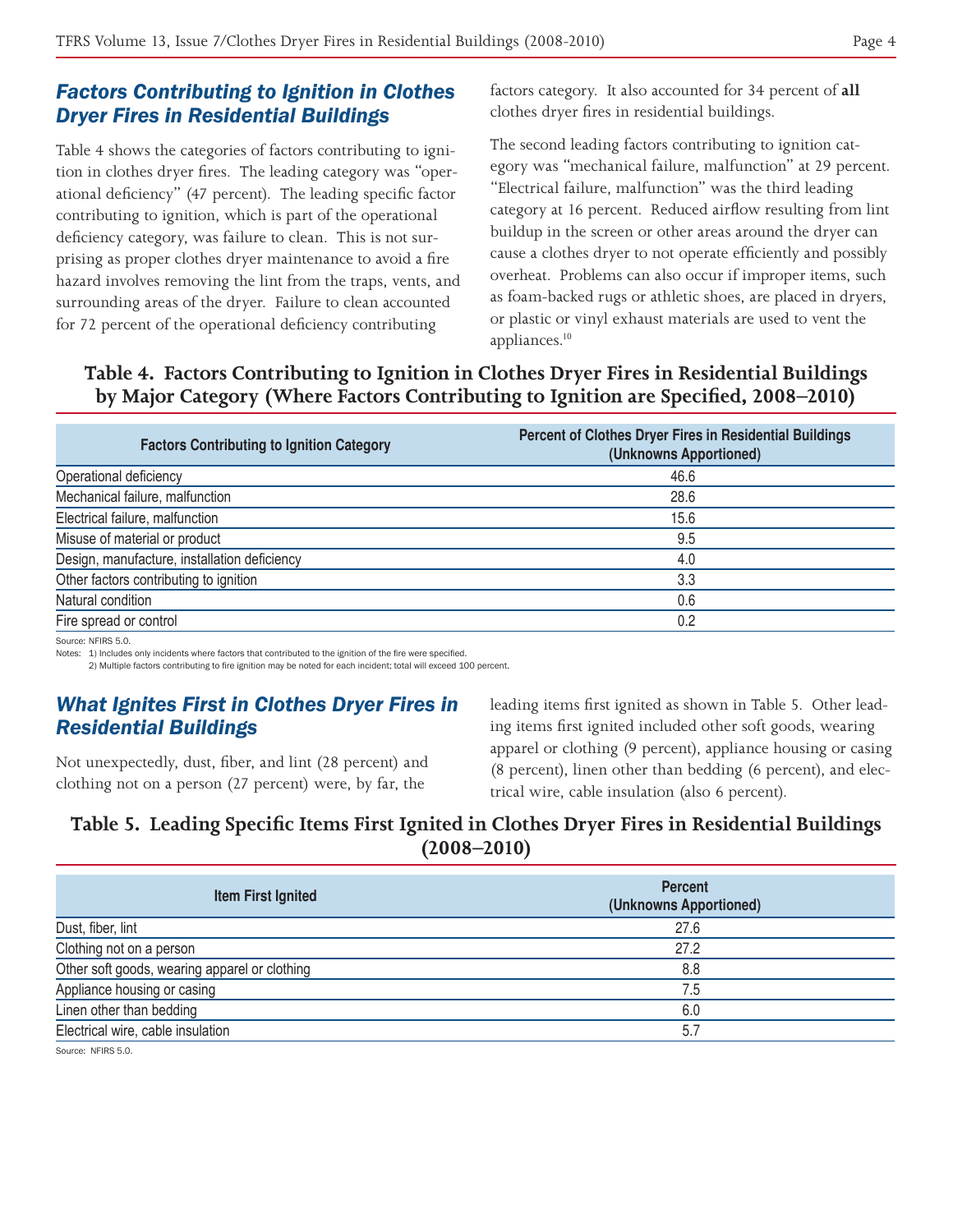#### *Fire Spread in Clothes Dryer Fires in Residential Buildings*

Fifty-four percent of clothes dryer fires were confined to the object of origin (Table 6).<sup>11</sup> An additional 32 percent were confined to the room of origin. The remaining 14

percent extended beyond the room of origin. The average dollar loss per clothes dryer fire confined to the object of origin was less than \$2,000. The average loss per all other clothes dryer fires was notably greater, and for those that extended beyond the floor of origin, the average loss was over \$40,000.

## **Table 6. Dollar Loss Per Clothes Dryer Fire in Residential Buildings by Fire Spread (3-year average, 2008–2010)**

| <b>Measure</b>       | <b>Confined to</b><br>object of origin | <b>Confined to</b><br>room of origin | <b>Confined to</b><br>floor of origin | <b>Confined to</b><br>building of origin | <b>Bevond</b><br>building of origin |
|----------------------|----------------------------------------|--------------------------------------|---------------------------------------|------------------------------------------|-------------------------------------|
| <b>Average Loss:</b> |                                        |                                      |                                       |                                          |                                     |
| Percent of fires     | 53.5                                   | 32.1                                 | 5.1                                   | -8.7                                     | 0.5                                 |
| Dollar loss per fire | \$1,790                                | \$6,790                              | \$37,170                              | \$49,500                                 | \$46,090                            |

Source: NFIRS 5.0.

Notes: 1) Total percent of fires does not add up to 100 percent due to rounding.

2) Average dollar loss is computed *per fire* and rounded to the nearest \$10.

3) When calculating the average dollar loss per ire for 2008–2010, the 2008 and 2009 dollar-loss values were adjusted to their equivalent 2010 dollar-loss values to account for inlation.

## *Suppression/Alerting Systems in Clothes Dryer Fires in Residential Buildings*

Over the past 30 years, technologies to detect and extinguish fires have been a major contributor in the drop in fire fatalities and injuries. Smoke alarms are now present in the majority of residential buildings. In addition, the use of residential sprinklers is widely supported by the fire service and is gaining support within residential communities.

Note that the data presented in Tables 7 to 9 are the raw counts from the NFIRS data set and are not scaled to national estimates of smoke alarms and sprinklers in residential fires. In addition, NFIRS does not allow for the determination of the type of smoke alarm (i.e., photoelectric or ionization) or the location of the smoke alarm with respect to the area of fire origin.

#### *Smoke Alarms*

Smoke alarms were present in 62 percent of clothes dryer fires (Table 7). In 16 percent of clothes dryer fires, there were no smoke alarms present. In another 20 percent of these fires, firefighters were unable to determine if a smoke alarm was present. Additionally, smoke alarm presence status was not reported in 2 percent of incidents.<sup>12</sup> Thus, smoke alarms were potentially missing in between 16 and 38 percent of these fires with the ability to spread and possibly result in fatalities.

| Table 7. Presence of Smoke Alarms in Clothes Dryer Fires in Residential Buildings |
|-----------------------------------------------------------------------------------|
| $(2008 - 2010)$                                                                   |

| <b>Presence of Smoke Alarms</b> | <b>Percent</b> |
|---------------------------------|----------------|
| Present                         | 62.3           |
| None present                    | 15.7           |
| Undetermined                    | 20.2           |
| Null/blank                      | 1.8            |
| Total                           | 100.0          |

Source: NFIRS 5.0.

Only one percent of all clothes dryer fires occurred in residential buildings that are **not** currently or routinely occupied. These occupancies—buildings under construction, undergoing major renovation, vacant, and the like—are

more unlikely to have alerting and suppression systems that are in place and, if in place, that operate.<sup>13</sup> As a result, the detailed smoke alarm analyses in the next section focus only on clothes dryer fires in occupied residential buildings.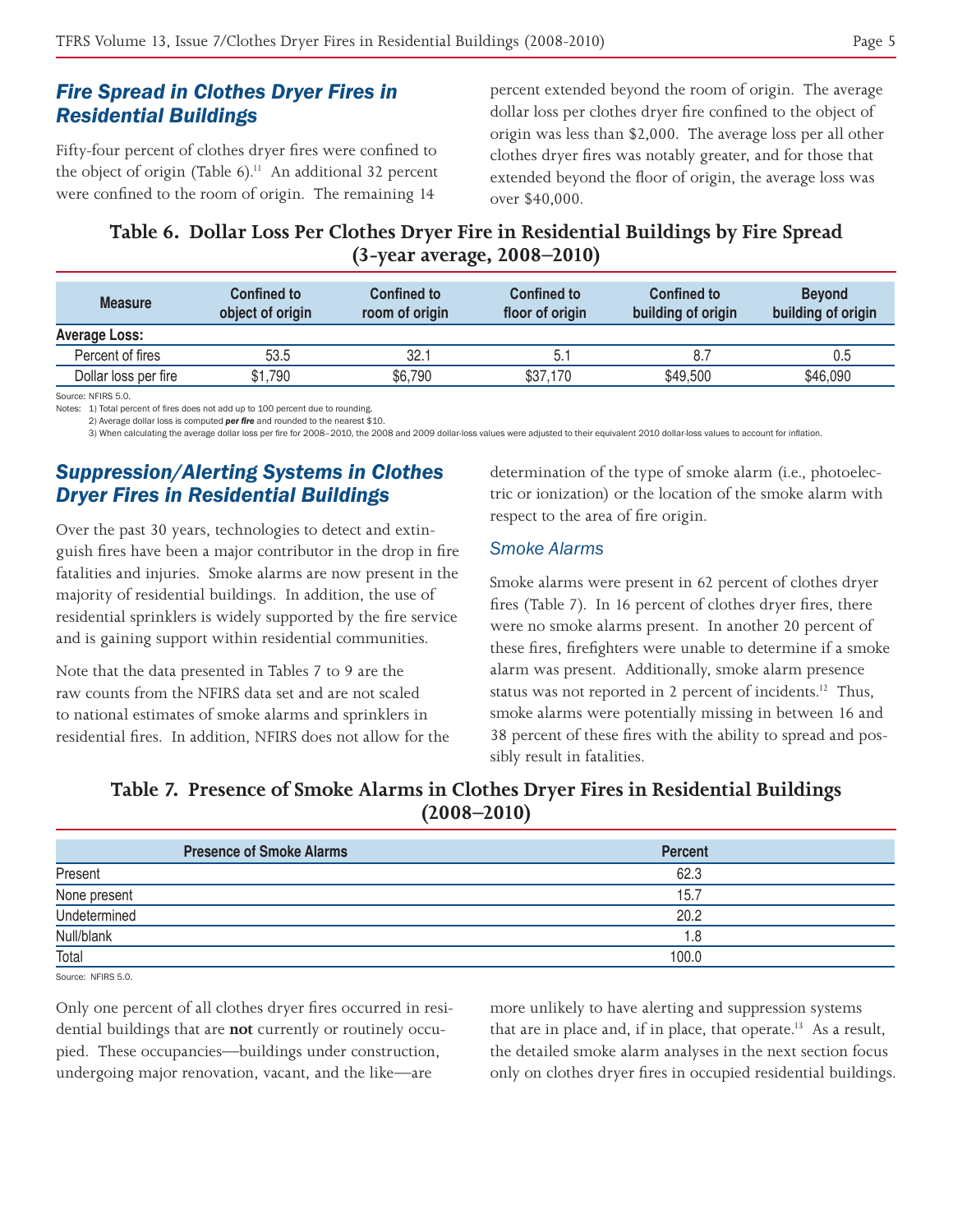#### *Smoke Alarms in Clothes Dryer Fires in Occupied Residential Buildings*

Smoke alarms were reported as present in 64 percent of clothes dryer fires in occupied residential buildings (Table 8). In 16 percent of clothes dryer fires in occupied residential buildings, there were no smoke alarms present. In another 21 percent of these fires, firefighters were unable to determine if a smoke alarm was present.<sup>14</sup>

When smoke alarms were present (64 percent) and the alarm operational status is considered, the percentage of smoke alarms reported as present consisted of:

smoke alarms present and operated—42 percent;

- present but did not operate—16 percent (alarm did not operate, 8 percent; fire too small, 8 percent); and
- present, but operational status unknown—6 percent.

When the subset of incidents where smoke alarms were reported as present are analyzed separately and as a whole, smoke alarms were reported to have operated in 66 percent of the incidents. Smoke alarms failed to operate in 12 percent of the incidents. In another 13 percent of the subset where smoke alarms were reported as present, the fire was too small to activate the alarm. The operational status of the alarm was undetermined in 9 percent of the incidents.

## **Table 8. NFIRS Smoke Alarm Data for Clothes Dryer Fires in Occupied Residential Buildings (2008–2010)**

| Presence of<br><b>Smoke Alarms</b> | <b>Smoke Alarm Operational Status</b>  | <b>Smoke Alarm Effectiveness</b>                           | Count | <b>Percent</b> |
|------------------------------------|----------------------------------------|------------------------------------------------------------|-------|----------------|
| Present                            | Fire too small to activate smoke alarm |                                                            | 484   | 8.2            |
|                                    | Smoke alarm operated                   | Smoke alarm alerted occupants, occupants responded         | 2,036 | 34.5           |
|                                    |                                        | Smoke alarm alerted occupants, occupants failed to respond | 76    | 1.3            |
|                                    |                                        | No occupants                                               | 135   | 2.3            |
|                                    |                                        | Smoke alarm failed to alert occupants                      | 69    | 1.2            |
|                                    |                                        | Undetermined                                               | 151   | 2.6            |
|                                    | Smoke alarm failed to operate          |                                                            | 451   | 7.6            |
|                                    | Undetermined                           |                                                            | 352   | 6.0            |
| None present                       |                                        |                                                            | 939   | 15.9           |
| Undetermined                       |                                        |                                                            | 1,214 | 20.6           |
| <b>Total Incidents</b>             |                                        |                                                            | 5,907 | 100.0          |

Source: NEIRS 5.0.

Notes 1) The data presented in this table are raw data counts from the NFIRS data set. They do not represent national estimates of smoke alarms in clothes dryer fires in residential buildings. They are presented for informational purposes.

2) Total does not add to 100 percent due to rounding.

#### *Automatic Extinguishment Systems in Clothes Dryer Fires in Residential Buildings*

The analyses presented here do not differentiate between occupied and unoccupied housing, as extremely few reported fires in unoccupied housing have Automatic Extinguishing Systems (AESs) present (occupied housing

accounted for 99 percent of reported clothes dryer fires with AESs). Full or partial AESs were present in only 5 percent of clothes dryer fires (Table 9).<sup>15</sup> While the use of residential sprinklers is widely supported by the fire service and is gaining support within residential communities, the lack of AESs is not unexpected as they are not yet widely installed.

## **Table 9. NFIRS Automatic Extinguishing System (AES) Data for Clothes Dryer Fires in Residential Buildings (2008–2010)**

| <b>AES Presence</b>    | <b>Count</b> | <b>Percent</b> |
|------------------------|--------------|----------------|
| AES present            | 307          | 5.0            |
| Partial system present |              | 0.1            |
| AES not present        | 5,467        | 89.6           |
| Unknown                | 209          | 3.4            |
| Null/Blank             | 110          | 1.8            |
| <b>Total Incidents</b> | 6,101        | 100.0          |

Source: NFIRS 5.0.

Notes: 1) The data presented in this table are raw data counts from the NFIRS data set. They do not represent national estimates of AESs in clothes dryer fires in residential buildings. They are presented for informational purposes.

2) Total does not add to 100 percent due to rounding.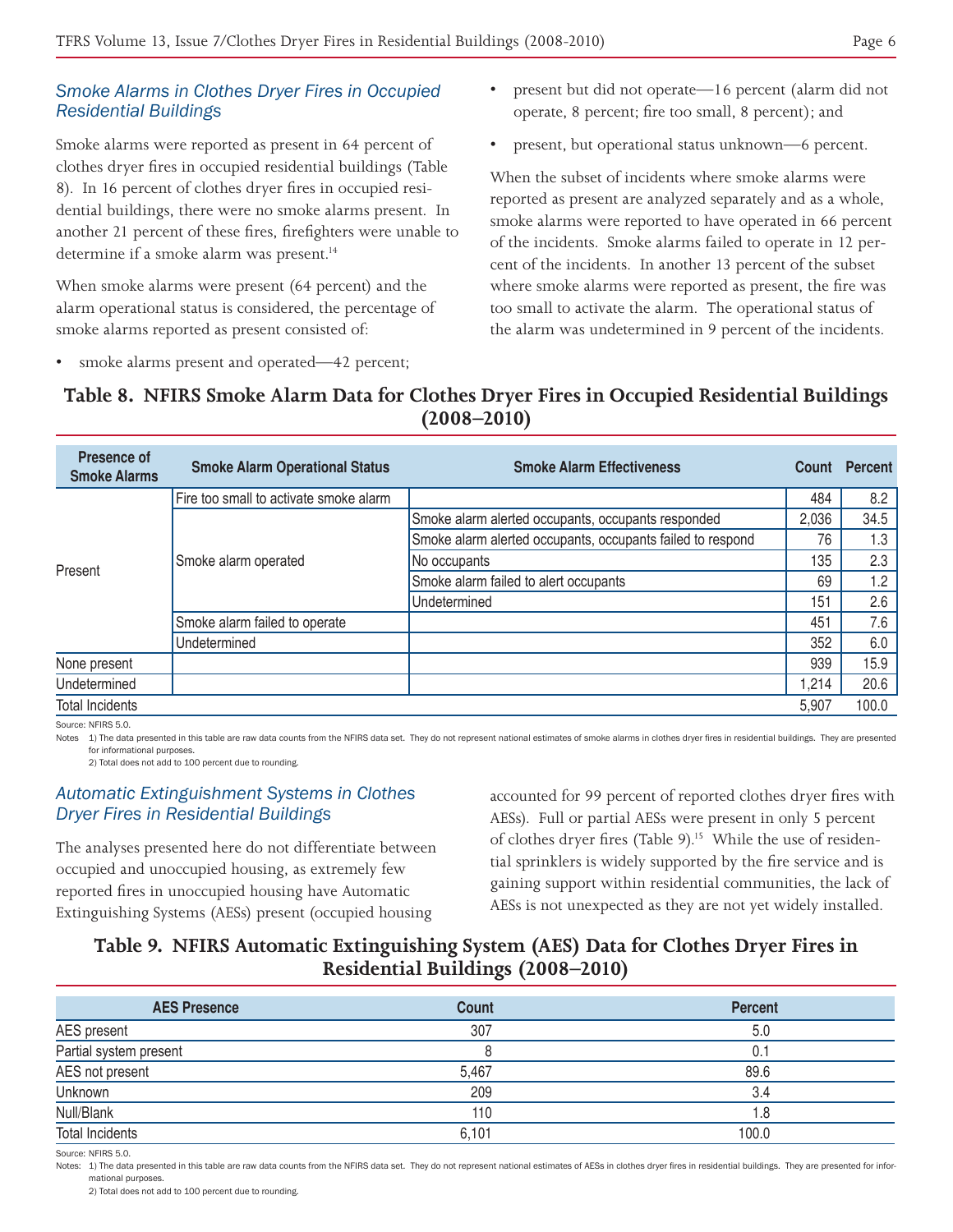#### *Examples*

The following are recent examples of clothes dryer fires reported by the media:

- March 2012: A family was displaced after a clothes dryer fire quickly spread and destroyed their two-story Colonial home in Readington, NJ. The blaze, which started on the second floor and rapidly spread to the rest of the house, kept crews from the local fire companies and a tanker task force on the scene for more than two and a half hours. No one was injured, and neighboring homes were not damaged.<sup>16</sup>
- March 2012: A load of clothes in a dryer ignited a fire that displaced residents from their home in Chapel Hill, NC. The Chapel Hill Fire Department was dispatched to the 63-year-old home and quickly discovered that a dryer in the unfinished basement was the source of smoke reported by the residents. Firefighters extinguished a load of clothes in the dryer that had caught fire and then removed the dryer from the home. No injuries were reported.<sup>17</sup>
- February 2012: Investigators believe a clothes dryer sparked a fire in a Cornelius, OR home causing approximately \$75,000 in damage. The homeowner had put clothes in the dryer and was playing with her son in another room when she heard two loud noises from the laundry room. After discovering smoke coming from the dryer, the woman ran upstairs to get her sleeping daughter, grabbed her son, and got out of the house. She then called 9-1-1. No injuries were reported, but the fire caused "serious smoke damage" throughout the house and "significant damage" in the laundry room and nearby bathroom and playroom.<sup>18</sup>

## *Clothes Dryer Venting Systems*

In order to prevent possible fire hazards, building codes<sup>19</sup> require that clothes dryers be exhausted directly to the outdoors. Venting a dryer into attics, soffits, ridge vents, or crawl spaces is expressly prohibited.

The codes require that dryer vents be made of metal with smooth interior finishes, sections of vent duct be securely supported and firmly sealed together, and the total length of the vent duct not exceed 35 feet (shorter if there are

turns or bends). Flexible transition ducts used to connect the dryer to the exhaust duct system are required to be not longer than eight feet, not concealed within construction, and **listed** and **labeled** in accordance with Underwriters Laboratories (UL) 2158A.<sup>20</sup>

New construction trends often situate washers and dryers in nontraditional areas of the house, such as upstairs bedrooms, hallways, bathrooms, kitchens, and closets. These new sites may require longer dryer vent ducts in order to reach an outside wall. If a dryer vent is too long or has many bends and turns, moisture in the warm air passing through it condenses on the vent surfaces, attracting lint. Eventually, the lint accumulates and creates resistance.<sup>21</sup> Thus, it is crucial for homeowners to regularly inspect and clean out the dryer vent.

All manufacturers now state in their manuals **not** to use plastic, flexible dryer ducts between the vent and the clothes dryer. Many homes, however, continue to use plastic, flexible ducts.<sup>22</sup> The plastic itself can provide additional fuel for a fire. Even flexible foil vents are not a good choice for venting clothes dryers. Flexible vents can twist, allowing lint to build up and catch on fire if it comes in contact with a sufficient amount of heat. If a fire starts beneath the dryer when the motor overheats, then the drafts from the dryer can pull the fire up into the duct, allowing a house fire to develop.<sup>23</sup> Only flexible transition ducts that are **listed** by UL or another approved product safety testing agency should be used.

Serious hazards occur when dryer vents do not exhaust directly to the outside. Faulty installations can vent dryer exhaust into the attic, crawl space, chimney, or interior walls, which can cause indoor air deterioration and mold buildup.<sup>24</sup> Small birds and animals that nest in dryer vents or other debris can obstruct air flow and prevent proper venting to the outside.<sup>25</sup>

By observing a few simple indications of poor system performance, it can be determined whether the dryer components need to be examined for any blockage or excessive heat. If heavy clothes such as blue jeans or towels are taking a long time to dry, or clothes feel hotter than usual at the end of the cycle, a clogged dryer vent exhaust is likely the problem.<sup>26</sup>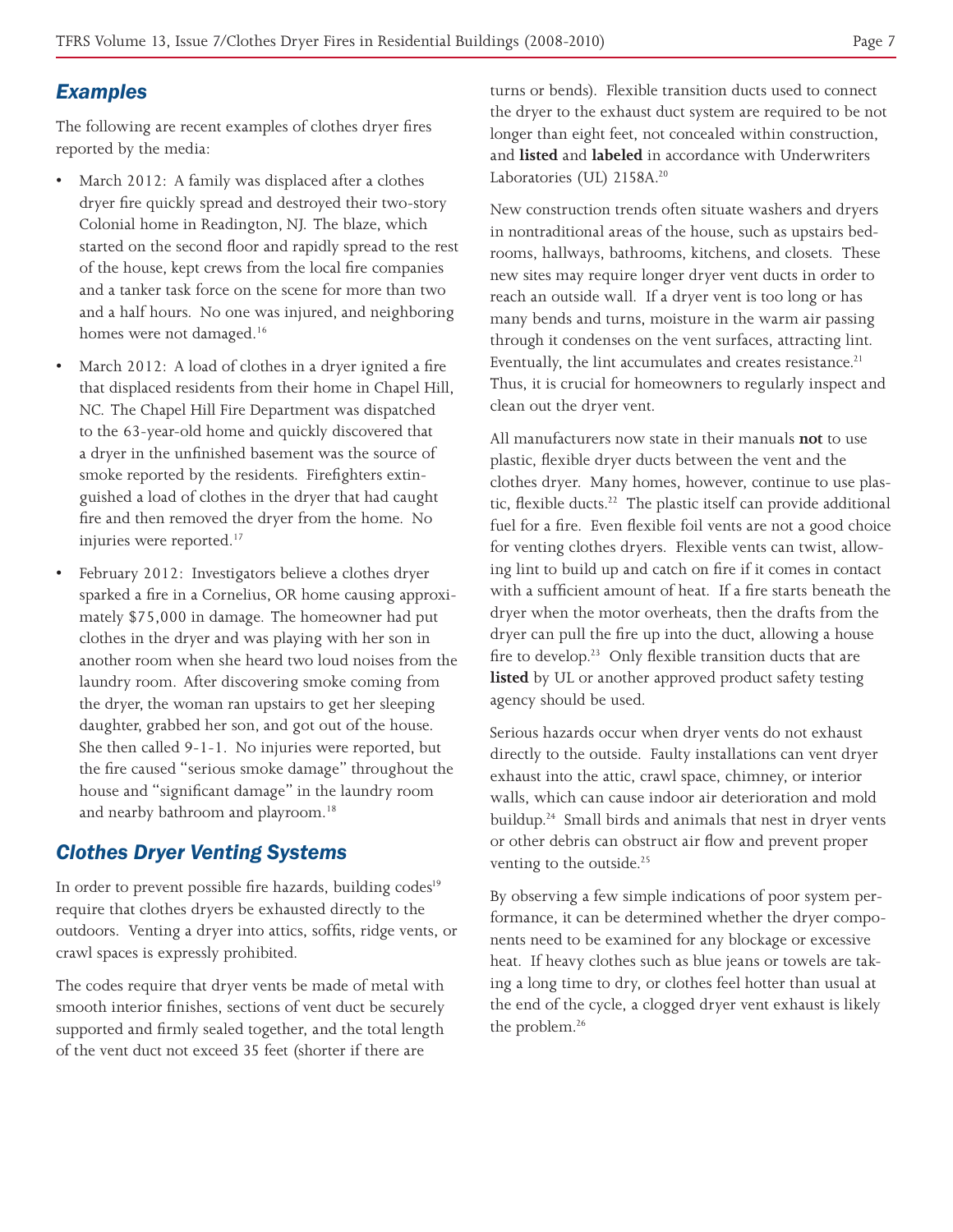## *Proper Dryer Installation and Maintenance*

The installation and maintenance of clothes dryers are an important part of making sure that a clothes dryer performs as designed and does not become a fire hazard. Several recommendations for clothes dryer safety include the following:27, 28, 29, 30, 31, 32

## *Clothes Dryer Dos*

- Have your clothes dryer installed by qualified personnel.
- Clean the lint filter before and after each cycle. Do not forget to clean the back of the dryer where lint can build up. In addition, clean the lint filter with a nylon brush at least every 6 months or more frequently if it becomes clogged.
- Inspect the venting system behind the dryer to ensure it is not damaged, crushed, or restricted.
- Outside wall dampers should have a covering that will keep out rain, snow, and dirt. Do not, however, use wire screen or cloth as these can collect lint and clog areas of the dryer vent.
- Make sure the outdoor vent covering opens when the dryer is operating.
- The interior of the dryer and venting system should be serviced and cleaned periodically by qualified service personnel, especially if it is taking longer than normal for clothes to dry.
- Replace coiled-wire foil or plastic venting with rigid, non-ribbed metal duct.
- • Have gas-powered dryers inspected by a professional annually to ensure that the gas line and connection are intact and free of leaks.
- Check periodically to make sure nests of small animals and insects are not blocking the outside vent.
- Make sure the correct electrical plug and outlet are used and that the dryer is connected properly.
- Read manufacturers' instructions and warnings in use and care manuals that accompany new dryers.
- • Keep the area around the clothes dryer free of items that can burn.
- • If you will be away from home for an extended time, unplug or disconnect the dryer.

## *Clothes Dryer Don'ts*

- Do not operate a clothes dryer without a lint filter or with a lint filter that is loose, damaged, or clogged.
- • Do not dry anything containing foam, rubber, or plastic (i.e., bathroom rugs).
- Do not dry any item for which manufacturers' instructions state "dry away from heat."
- Do not dry glass fiber materials (unless manufacturer's instructions allow).
- • Do not dry materials that have come into contact with anything flammable (e.g., alcohol, cooking oils, gasoline, etc.). These should be dried outdoors or in a well-ventilated room, away from heat.
- • Do not leave a clothes dryer running if you leave home or when you go to bed.

## *NFIRS Data Speciications for Clothes Dryer Fires in Residential Buildings*

Data for this report were extracted from the NFIRS annual Public Data Release (PDR) files for 2008, 2009, and 2010. Only Version 5.0 data were extracted.

Clothes dryer fires in residential buildings are defined by the following criteria:

- • Aid Types 3 (mutual aid given) and 4 (automatic aid given) are excluded to avoid double counting of incidents.
- Incident Types  $111-123$  (excluding Incident Type  $112$ ):

| <b>Incident</b><br><b>Description</b><br>Type         |                                                          |  |
|-------------------------------------------------------|----------------------------------------------------------|--|
| 111                                                   | <b>Building fire</b>                                     |  |
| 113                                                   | Cooking fire, confined to container                      |  |
| 114                                                   | Chimney or flue fire, confined to chimney or flue        |  |
| 115                                                   | Incinerator overload or malfunction, fire confined       |  |
| 116                                                   | Fuel burner/boiler malfunction, fire confined            |  |
| Commercial compactor fire, confined to rubbish<br>117 |                                                          |  |
| 118                                                   | Trash or rubbish fire, contained                         |  |
| 120                                                   | Fire in mobile property used as a fixed structure, other |  |
| 121                                                   | Fire in mobile home used as fixed residence              |  |
| 122                                                   | Fire in motor home, camper, recreational vehicle         |  |
| 123                                                   | Fire in portable building, fixed location                |  |

Notes: 1) Incident Types 113-118 (confined fires) do not specify if the structure is a building. 2) The analyses in this report include all clothes dryer ires and do not distinguish between confined and nonconfined fires. (See the note on "Special Considerations" at the end of this section.)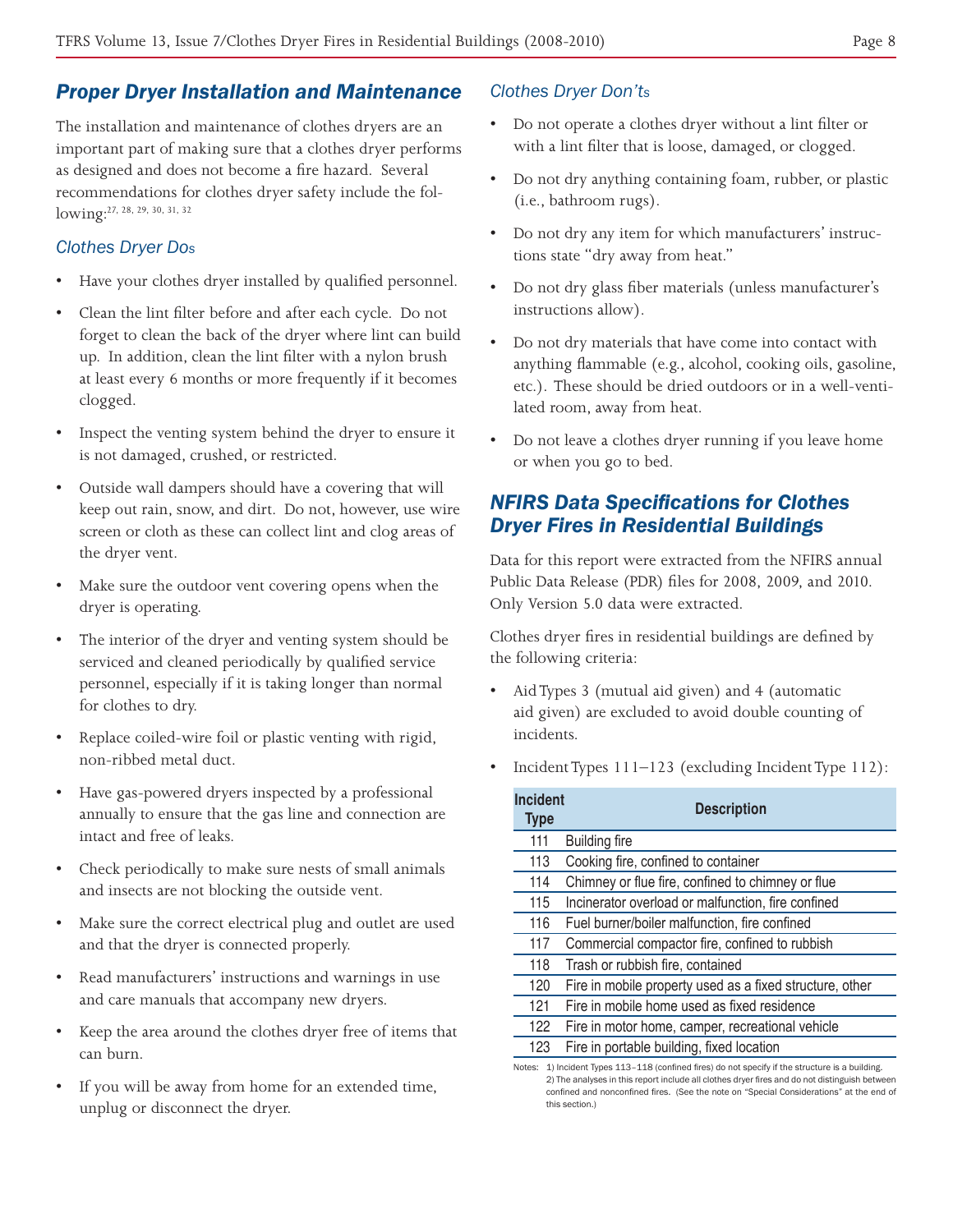Property use 400–464 is included to specify residential buildings:

| <b>Property</b><br><b>Use</b> | <b>Description</b>                         |
|-------------------------------|--------------------------------------------|
| 400                           | Residential, other                         |
| 419                           | One- or two-family dwelling                |
| 429                           | Multifamily dwelling                       |
| 439                           | Boarding/Rooming house, residential hotels |
| 449                           | Hotel/Motel, commercial                    |
| 459                           | Residential board and care                 |
| 460                           | Dormitory-type residence, other            |
| 462                           | Sorority house, fraternity house           |
| 464                           | Barracks, dormitory                        |

- Structure Type:
	- For Incident Types 113–118:
		- 1—Enclosed building;
		- 2-Fixed portable or mobile structure; and
		- Structure Type not specified (null entry).
	- For Incident Types 111 and 120–123:
		- 1—Enclosed building and
		- 2—Fixed portable or mobile structure.
- Equipment Involved in Ignition 811:<sup>33</sup>

| <b>Equipment</b><br>Involved in<br><b>Ignition</b> | <b>Description</b>   |
|----------------------------------------------------|----------------------|
| 811                                                | <b>Clothes Dryer</b> |
|                                                    |                      |

#### *Special Considerations*

Building fires are divided into two classes of severity in NFIRS: "Confined fires," which are those fires confined to certain types of equipment or objects, and "nonconfined fires," which are not. Confined building fires are small fire incidents that are limited in extent, staying within **specific** noncombustible containers such as cooking pots, fireplaces,

### *Notes:*

or incinerators. In NFIRS, confined fires are defined by Incident Type codes 113 to 118. Confined fires rarely result in serious injury or large content losses and are expected to have no significant accompanying property losses due to flame damage.<sup>34</sup> From 2008 to 2010, nonconfined fires accounted for 98 percent of clothes dryer fires, while confined fires accounted for the remaining 2 percent. It is believed, however, that the confined fires were miscoded in NFIRS since a clothes dryer is not one of the **specific** noncombustible containers listed under the NFIRS confined fire incident type codes. In addition, the areas of origin for the confined fires were locations where a clothes dryer fire would most typically start, such as laundry areas, laundry chutes, and ducts. Finally, the items first ignited were items most typically involved in clothes dryer fires, such as clothing not on a person, dust, fiber, lint, and linen. Instead of these fires being coded as confined in NFIRS, it is believed that they should have been coded as nonconfined fires with a fire spread that was limited to the object of origin (clothes dryer). As a result, the analyses in this report include all clothes dryer fires in residential buildings and do not distinguish between confined and nonconfined fires.

The analyses contained in this report reflect the current methodologies used by the U. S. Fire Administration (USFA). The USFA is committed to providing the best and most current information on the United States fire problem and continually examines its data and methodology to fulfill this goal. Because of this commitment, data collection strategies and methodological changes are possible and do occur. As a result, analyses and estimates of the fire problem may change slightly over time. Previous analyses and estimates on specific issues (or similar issues) may have used different methodologies or data definitions and may not be directly comparable to the current ones.

#### **To request additional information or to comment on this report, visit http://apps.usfa.fema.gov/feedback/**

<sup>1</sup> In NFIRS, Version 5.0, a structure is a constructed item of which a building is one type. In previous versions of NFIRS, the term "residential structure" commonly referred to buildings where people live. To coincide with this concept, the definition of a residential structure fire for NFIRS 5.0 has, therefore, changed to include only those fires where the NFIRS 5.0 Structure Type is 1 or 2 (enclosed building and fixed portable or mobile structure) with a residential property use. Such fires are referred to as "residential buildings" to distinguish these buildings from other structures on residential properties that may include fences, sheds, and other uninhabitable structures. In addition, confined fire incidents that have a residential property use, but do not have a structure type specified are presumed to be buildings. Nonconfined fire incidents that have a residential property use without a structure type specified are considered to be invalid incidents (structure type is a required field) and are not included.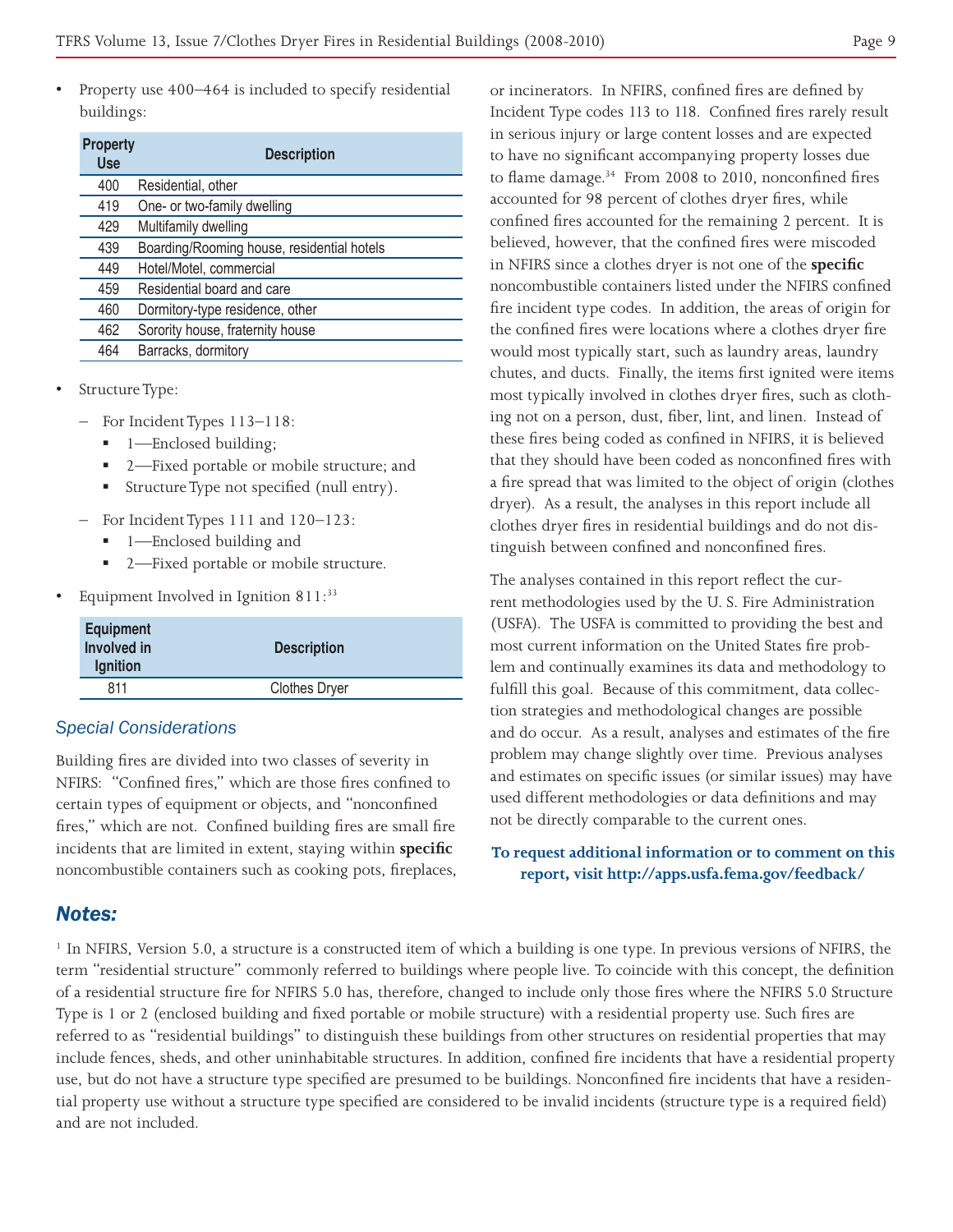<sup>2</sup> The term "residential buildings" includes what are commonly referred to as "homes," whether they are one- or two-family dwellings or multifamily buildings. It also includes manufactured housing, hotels and motels, residential hotels, dormitories, assisted living facilities, and halfway houses—residences for formerly institutionalized individuals (patients with mental disabilities, drug addicts, or those formerly incarcerated) that are designed to facilitate their readjustment to private life. The term "residential buildings" does not include institutions such as prisons, nursing homes, juvenile care facilities, or hospitals, even though people may reside in these facilities for short or long periods of time.

<sup>3</sup> National estimates are based on 2008–2010 native Version 5.0 data from NFIRS, residential structure fire-loss estimates from the National Fire Protection Association's (NFPA's) annual surveys of fire loss, and the U.S. Fire Administration's (USFA's) residential building fire-loss estimates. Fires are rounded to the nearest 100, deaths to the nearest 5, injuries to the nearest 25, and loss to the nearest million dollars.

4 Al's Home Improvement Center, "Venting Clothes Dryers," http://www.alsnetbiz.com/homeimprovement/dryervent.html.

- <sup>5</sup>The Laundry Alternative, "Clothes Dryer Fire Prevention," http://www.laundry-alternative.com/clothes\_dryer\_fire.htm.
- <sup>6</sup>Colonial Plumbing & Heating, "Dryer Fire Fact Sheet," http://www.colonialplumbing.com/webapp/GetPage?pid=113.

<sup>7</sup> The average fire death and fire injury loss rates computed from the national estimates do not agree with average fire death and fire injury loss rates computed from NFIRS data alone. For example, the fire death rate computed from national estimates is  $(1,000*(5/2,900)) = 1.7$  deaths per 1,000 clothes dryer fires in residential buildings, and the fire injury rate is  $(1,000*(100/2,900)) = 34.5$  injuries per 1,000 clothes dryer fires in residential buildings.

<sup>8</sup>"One- and two-family residential buildings" include detached dwellings, manufactured homes, mobile homes not in transit, and duplexes. "Multifamily residential buildings" include apartments, townhouses, rowhouses, condominiums, and other tenement properties. "Hotels/Motels" include those for commercial use. "Other residential buildings" include boarding/rooming houses, residential board and care facilities, dormitory-type residences, sorority/fraternity houses, and barracks.

<sup>9</sup> For the purposes of this report, the time of the fire alarm is used as an approximation for the general time the fire started. However, in NFIRS, it is the time the fire was reported to the fire department.

<sup>10</sup> Underwriters Laboratories, "Product Safety Tips: Clothes Dryers," http://www.ul.com/global/eng/pages/offerings/ perspectives/consumer/productsafety/dryers/.

<sup>11</sup> Included in these fires were those coded as "confined fires" in NFIRS. Confined building fires are small fire incidents that are limited in scope, confined to noncombustible containers, rarely result in serious injury or large content losses, and are expected to have no significant accompanying property losses due to flame damage. In NFIRS, confined fires are defined by Incident Type codes 113–118.

 $12$  All incidents where smoke alarm presence was not reported were confined fires (Incident Type codes 113–118). NFIRS allows abbreviated reporting for confined fires, and many reporting details of these fires including smoke alarm presence are not required, nor are they reported.

<sup>13</sup> "Residential Building Fires (2008–2010)," USFA, April 2012, Volume 13, Issue 2, http://www.usfa.fema.gov/downloads/ pdf/statistics/v13i2.pdf.

<sup>14</sup> Total does not add to 100 percent due to rounding.

<sup>15</sup> All incidents where AES presence was not reported were confined fires (Incident Type codes 113–118). NFIRS allows abbreviated reporting for confined fires, and many reporting details of these fires including AES presence are not required, nor are they reported.

<sup>16</sup> Cristina Rojas, "Readington Family Displaced Monday After Dryer Fire Damages Home," www.nj.com, March 27, 2012, http://www.nj.com/hunterdon-county-democrat/index.ssf/2012/03/readington\_family\_displaced\_mo.html (accessed April 2, 2012).